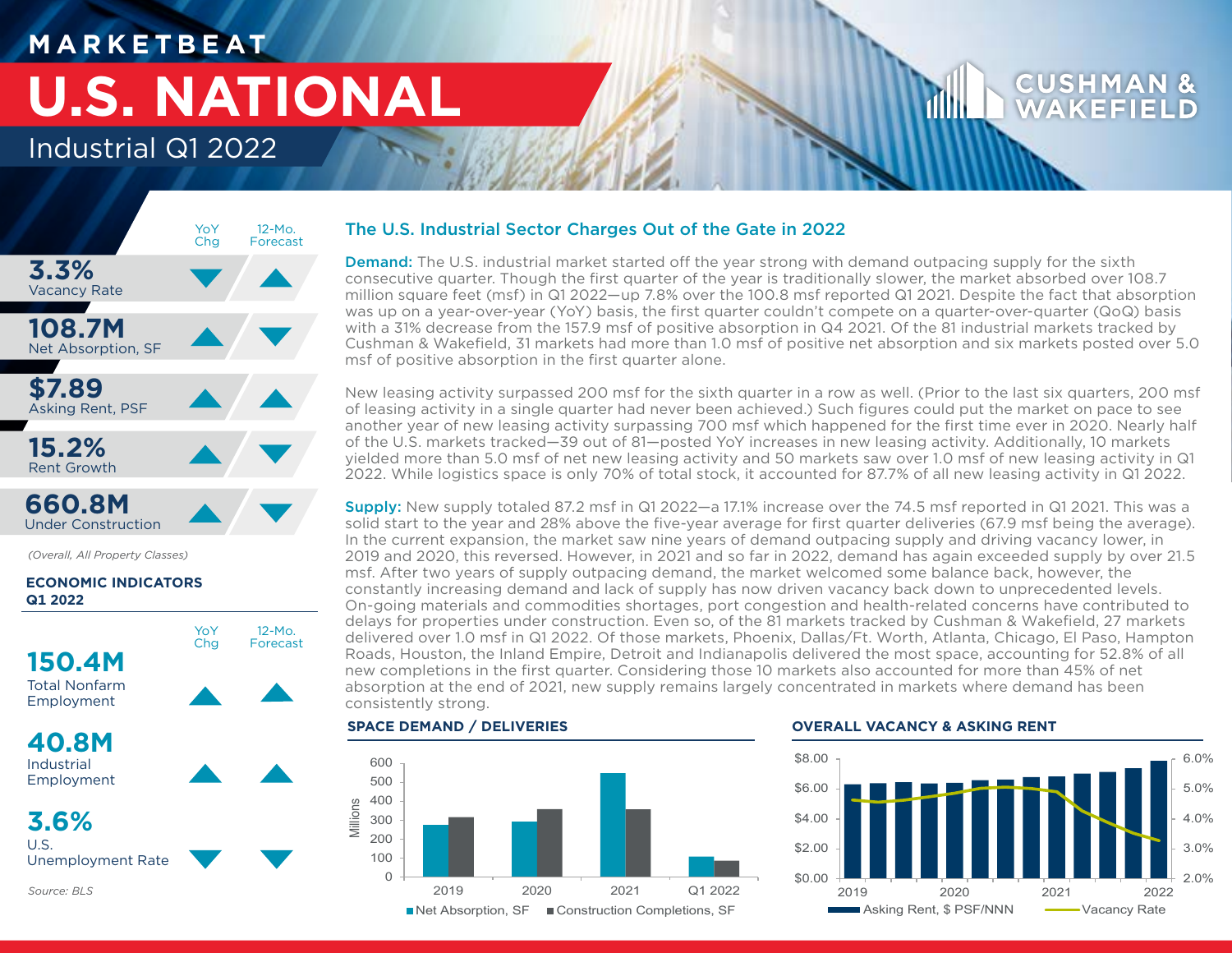## **M A R K E T B E AT U.S. NATIONAL** / Industrial Q1 2022

Vacancy: The U.S. industrial vacancy rate—already at an all-time low—declined by 20 basis points (bps) QoQ and by 160 bps YoY, to 3.3% at the end of Q1 2022. This is the fourth straight quarter in which a new record low for vacancy was achieved, surpassing last quarter's 3.5%. The vacancy rate is now 260 bps below the 10-year historical average of 5.9% with every region in the U.S. reporting sub-4% vacancy for the first time ever. More broadly, overall vacancy rates remained lowest in the West and Northeast regions, at 2.4% and 3.0% respectively. The tightest U.S. markets continue to be Savannah, Inland Empire, El Paso, Los Angeles, Reno, Central New Jersey, Boise, Orange County, CA and Hampton Roads, VA—all of which reported vacancy rates below 1.7% in Q1 2022.

Rents: The on-going tight market conditions and aggressive competition for space saw another quarter of rent growth in Q1 2022, increasing 15.2% YoY. At \$7.89 per square foot (psf), Q1 2022 is fast approaching the \$8 psf mark for the first time in U.S. history. Warehouse/distribution rents rose 15.7% during the same period to \$7.24 psf. This is the first time overall net asking rents for warehouse/ distribution space surpassed the \$7 psf mark. In the first quarter, 67 industrial markets registered positive rent growth QoQ, while 77 markets posted positive rent growth YoY.

Construction Pipeline: The industrial construction pipeline reached an unparalleled 660.8 msf in Q1 2022, the first time the pipeline has exceeded 600 msf. Of the industrial product under construction, 626.8 msf (94.8%) is warehouse/distribution product. The pipeline expanded by 17.7% over Q4 2021 levels and by a little more than 70% over Q1 2021 levels. The South remains the region with the largest construction pipeline, with over 306.7 msf (46.4% of the total pipeline) under construction as of Q1 2022. As the South market's current inventory makes up 33% of the total industrial market, this is a significant addition. The size of the pipeline alone looks as though it is showing the possibility of oversupply and the speculative to build-to-suit ratio has become more speculatively favored (76% as of Q1 2022) than in the past couple years, but low vacancy rates across the country demonstrate how desperate the market is for space. Around 28% of the industrial space under construction is preleased meaning it will be spoken for upon delivery. With the constant hunger for quality product, once delivered, this amount space will alleviate some of the pressure markets are seeing from the seemingly endlessly declining vacancy rates

## **Outlook**

- Robust demand for industrial space will continue into the rest of 2022 and 2023. Net absorption exceeded 500 msf in 2021 and, at this pace, 2022 is expected to surpass 400 msf.
- By year-end 2022, new supply is not anticipated to outpace annual demand, but it will be close. The supply in the pipeline will start delivering at a faster pace as some pandemic-related supply chain issues ease in the coming quarters. And as a result of the huge pipeline, a smaller share delivering on-time will still be nominally larger.
- Vacancy is projected to remain below or near 4% over the next few years until supply can catch up with demand.
- Asking rents will stay the course with positive YoY growth well into the remainder of 2022 and beyond. Over the next couple of years, industrial rent growth is expected to be strong over the next few years.

## **INDUSTRIAL VACANCY, SELECT MARKETS**



**CUSHMA** 

## **SPEC VS. BUILD-TO-SUIT CONSTRUCTION**



## **NEW LEASING ACTIVITY**



cushmanwakefield.com | 2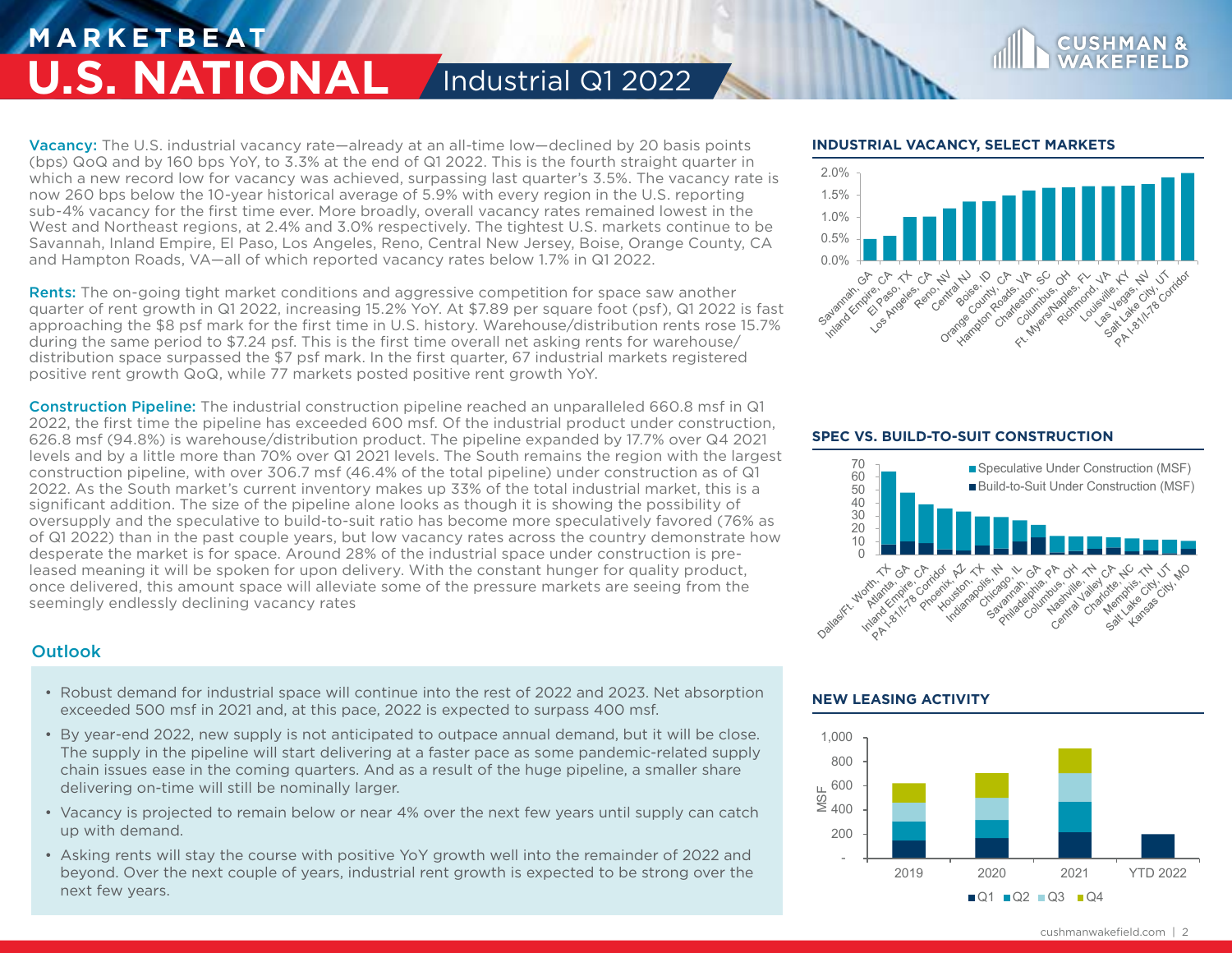## **M A R K E T B E AT U.S. NATIONAL** Demand Indicators Q1 2022



|                                |             |             | <b>Net Absorption</b> |             |             | <b>Leasing Activity**</b> |
|--------------------------------|-------------|-------------|-----------------------|-------------|-------------|---------------------------|
| <b>U.S. Industrial Markets</b> | Q1 2021     | Q2 2021     | Q3 2021               | Q4 2021     | Q1 2022p    | Q1 2022p                  |
| <b>United States</b>           | 100,783,358 | 134,295,849 | 156,410,696           | 157,896,362 | 108,722,374 | 200,965,696               |
| Northeast                      | 8.719.980   | 16.642.184  | 20,997,348            | 18.936.026  | 9.345.647   | 26,877,016                |
| Midwest                        | 22.703.377  | 23,693,925  | 32.591.314            | 26.722.974  | 25.224.904  | 38,638,898                |
| South                          | 39.817.622  | 56.207.331  | 58.662.972            | 70.637.581  | 49.948.420  | 80,640,578                |
| West                           | 29,542,379  | 37,752,409  | 44,159,062            | 41,599,781  | 24,203,403  | 54,809,204                |

|                                |            |              | <b>Net Absorption</b> |            |            | <b>Leasing Activity**</b> |                                    | <b>Net Absorption</b> |                |            |            | <b>Leasing Activity**</b> |            |
|--------------------------------|------------|--------------|-----------------------|------------|------------|---------------------------|------------------------------------|-----------------------|----------------|------------|------------|---------------------------|------------|
| <b>U.S. Industrial Markets</b> | Q1 2021    | Q2 2021      | Q3 2021               | Q4 2021    | Q1 2022p   | Q1 2022p                  | <b>U.S. Industrial Markets</b>     | Q1 2021               | <b>Q2 2021</b> | Q3 2021    | Q4 2021    | Q1 2022p                  | Q1 2022p   |
| Atlanta, GA                    | 8,856,849  | 11,203,568   | 5, 141, 353           | 12,098,734 | 6,984,402  | 9,095,905                 | Nashville, TN                      | $-54,942$             | 4,415,781      | 1,136,471  | 1,571,286  | 1,388,732                 | 2,119,117  |
| Austin, TX                     | 246,347    | 1,198,975    | 652,189               | 218,495    | 371,299    | 1,129,818                 | New Haven, CT                      | $-160,780$            | $-55,375$      | $-236,064$ | 149,184    | 2,021                     | 416,489    |
| Baltimore, MD                  | 759,799    | 2,083,146    | 2,381,470             | 1,593,778  | $-211,746$ | 1,630,075                 | New Jersey - Central               | 2,599,270             | 2,339,367      | 2,524,773  | 1,810,227  | 32,749                    | 3,947,530  |
| Binghamton, NY                 | 44,123     | 100,034      | $-48,003$             | 171,604    | 102,745    | 80,745                    | New Jersey - Northern              | 472,088               | 67,269         | 1,632,220  | 513,978    | 1,371,115                 | 3,649,873  |
| Birmingham, AL                 | 10,460     | 132,129      | 64,234                | 112,126    | 220,325    | 181,967                   | Northern VA                        | 351,618               | 170,242        | 144,640    | 90,946     | 363,144                   | 480,812    |
| Boise, ID                      | 315,151    | 457,636      | 137,046               | 916,394    | 769,041    | 179,879                   | NY Outer Boroughs                  | 115,775               | 401,550        | 530,739    | 228,194    | $-22,720$                 | 786,605    |
| Boston, MA                     | 19,547     | 1,152,603    | 736,776               | 1,153,458  | 604,361    | 1,824,912                 | Oakland/East Bay, CA               | 1,353,153             | 1,203,634      | 237,607    | 1,306,855  | 644,245                   | 2,668,798  |
| Buffalo, NY                    | 350,968    | 189,019      | 78,134                | 374,694    | 1,451,665  | 125,210                   | Omaha, NE                          | 407,733               | $-90,176$      | 872,861    | 2,443,009  | 231,218                   | 578,406    |
| Central Valley, CA             | 1,201,560  | 555,271      | 764,939               | 2,778,349  | 2,218,847  | 2,112,157                 | Orange County, CA                  | 390,492               | 777,991        | 787,422    | $-63,291$  | 75,058                    | 1,919,665  |
| Charleston, SC                 | 1,455,602  | 753,756      | 1,403,666             | 1,098,684  | 2,017,929  | 2,149,213                 | Orlando, FL                        | 686,806               | 347,956        | 986,033    | 1,542,871  | 2,107,242                 | 1,631,111  |
| Charlotte, NC                  | 789,948    | 2,558,953    | 2,488,530             | 2,311,922  | 936,133    | 3,862,701                 | Palm Beach County, FL              | 143,669               | 216,164        | 1,068,707  | $-58,820$  | 351,683                   | 495,735    |
| Chicago, IL                    | 5,517,777  | 13,432,075   | 6,551,158             | 2,150,437  | 7,543,413  | 13,624,129                | PA I-81/I-78 Distribution Corridor | 3,764,172             | 7,986,739      | 11,590,267 | 8,401,187  | 5,610,528                 | 8,141,377  |
| Cincinnati, OH                 | 2,264,456  | 1,151,654    | 2,424,446             | 2,932,586  | 3,478,773  | 3,298,471                 | Philadelphia, PA                   | 537,762               | 2,819,140      | 2,919,880  | 2,077,736  | $-901,037$                | 3,551,068  |
| Cleveland, OH                  | 541,731    | $-1,848,877$ | $-1,038,953$          | 834,916    | 279,973    | 2,865,637                 | Phoenix, AZ                        | 4,745,519             | 7,021,951      | 6,626,806  | 8,605,323  | 5,813,975                 | 12,573,883 |
| Colorado Springs, CO           | 114,754    | 129,432      | 4,465,272             | $-58,288$  | 41,717     | 95,810                    | Pittsburgh, PA                     | 92,349                | 161,475        | 762,482    | 1,071,187  | 463,203                   | 1,170,799  |
| Columbus, OH                   | 2,672,657  | 3,576,689    | 5,909,937             | 3,571,287  | 2,947,718  | 4,477,333                 | Portland, OR                       | $-63,861$             | 100,506        | 1,652,707  | 2,208,633  | 1,110,013                 | 700,691    |
| Dallas/Ft. Worth, TX           | 5,239,881  | 10,083,861   | 10,471,569            | 11,191,466 | 8,536,054  | 10,666,928                | Providence, RI                     | 42,000                | 62,580         | 44,284     | 19,301     | 106,147                   | 106,147    |
| Denver, CO                     | 1,287,953  | 960,763      | 2,559,266             | 4,320,080  | 1,254,683  | 1,877,202                 | Puget Sound - Eastside             | $-190,150$            | 169,281        | 265,370    | 246,698    | 255,994                   | 459,366    |
| Detroit, MI                    | 856,866    | $-108,991$   | 4,543,716             | 406,246    | 637,919    | 2,265,302                 | Raleigh/Durham, NC                 | 375,734               | 276,741        | 157,205    | 329,379    | $-99,010$                 | 1,018,839  |
| El Paso, TX                    | 829,410    | 103,144      | 627,345               | 774,663    | 3,642,021  | 1,011,935                 | Reno, NV                           | 3,430,897             | 860,301        | 481,893    | 1,672,791  | 486,722                   | 3,425,520  |
| Fort Myers/Naples, FL          | 401,925    | 629,248      | 270,027               | 348,563    | 119,783    | 447,782                   | Richmond, VA                       | 175,733               | 611,650        | 873,865    | 849,275    | 635,413                   | 1,377,046  |
| Fredericksburg, VA             | $-61,980$  | 99,396       | 308,549               | 109,221    | 37,220     | 61,534                    | Roanoke, VA                        | $-522,434$            | 291,526        | $-377,342$ | 113,216    | $-603,775$                | 446,640    |
| Ft. Lauderdale, FL             | 971,470    | 671,921      | 1,005,904             | 1,556,480  | 103,959    | 1,352,844                 | Rochester, NY                      | 451,242               | 118,756        | 862,663    | 505,806    | $-18,893$                 | 214,105    |
| Greensboro/Winston-Salem, NC   | 479,435    | 234,366      | 507,399               | 1,751,940  | 496,366    | 2,219,720                 | Sacramento, CA                     | $-21,036$             | 2,778,407      | 1,954,917  | 1,040,210  | 1,530,711                 | 1,037,582  |
| Greenville, SC                 | 1,479,661  | 1,072,622    | 2,934,635             | 4,094,951  | 2,208,914  | 6,539,860                 | Salt Lake City, UT                 | 1,016,044             | 2,772,845      | 1,783,416  | 2,191,038  | 2,324,709                 | 1,382,785  |
| Hampton Roads, VA              | 179,860    | 668,967      | 336,349               | 1,196,754  | 4,023,958  | 556,717                   | San Antonio, TX                    | 1,094,989             | 314,833        | 438,346    | 1,246,306  | 1,407,611                 | 1,788,754  |
| Hartford, CT                   | $-179,366$ | 95,937       | $-1,560,844$          | 854,280    | $-85,161$  | 836,162                   | San Diego, CA                      | 839,258               | 2,164,445      | 4,223,383  | 1,249,027  | 444,729                   | 1,097,170  |
| Houston, TX                    | 6,593,615  | 5,736,436    | 12,001,356            | 8,300,510  | 5,145,892  | 11,409,825                | San Francisco North Bay, CA        | $-18,480$             | $-6,755$       | 323,454    | 92,890     | 221,388                   | 181,280    |
| Indianapolis, IN               | 1,242,338  | 3,343,213    | 7,369,088             | 4,386,675  | 3,828,141  | 4,193,797                 | San Francisco Peninsula, CA        | $-73,942$             | 202,265        | $-300,338$ | 407,900    | 49,121                    | 191,616    |
| <b>Inland Empire CA</b>        | 6,723,057  | 10,249,288   | 6,307,904             | 5,064,790  | 2,800,694  | 9,001,017                 | San Jose (Silicon Valley), CA      | $-408,062$            | 294,996        | 680,517    | 765,092    | 243,018                   | 729,924    |
| Jacksonville, FL               | 237,562    | 384,286      | 2,000,549             | 1,840,511  | 184,330    | 1,388,665                 | Savannah, GA                       | 2,109,330             | 1,003,967      | 4,699,196  | 3,167,525  | 1,463,635                 | 4,750,822  |
| Kansas City, MO                | 2,017,628  | 934,201      | 2,724,322             | 3,322,441  | 1,897,765  | 2,858,873                 | Seattle, WA                        | 1,624,916             | 831,496        | 3,984,146  | 4,022,778  | 1,352,416                 | 5,694,149  |
| Lakeland, FL                   | $-38,037$  | 1,312,475    | 250,906               | 217,375    | 280,934    | 793,207                   | Southern New Hampshire             | $-287,501$            | 408,285        | 494,000    | 1,214,911  | 298,880                   | 608,133    |
| Las Vegas, NV                  | 1,484,590  | 2,052,070    | 2,778,754             | 2,708,761  | 1,947,382  | 3,516,138                 | St. Louis, MO                      | 1,572,095             | 1,874,651      | 415,050    | 2,158,512  | 1,807,877                 | 793,218    |
| Long Island, NY                | 929,210    | 552,232      | 670,709               | 171,595    | 320,155    | 1,358,741                 | St. Petersburg/Clearwater, FL      | 69,861                | 260,912        | 187,845    | $-269,429$ | 233,794                   | 482,825    |
| Los Angeles, CA                | 5,535,431  | 4,021,497    | 3,968,555             | 1,638,534  | 466,226    | 5,802,141                 | Suburban MD                        | 195,685               | 79,169         | 199,516    | 615,375    | 573,289                   | 218,192    |
| Louisville, KY                 | 1,898,768  | 1,681,867    | 1,588,153             | 3,414,828  | 1,287,569  | 2,027,909                 | Syracuse, NY                       | $-70,879$             | 242,573        | $-4,668$   | 218,684    | 9,889                     | 59,120     |
| Memphis, TN                    | 3,397,501  | 4,094,571    | 3,784,291             | 4,938,751  | 3,740,362  | 3,213,367                 | Tampa, FL                          | 549,568               | 784,471        | $-158,381$ | 2,725,623  | 528,102                   | 2,453,872  |
| Miami, FL                      | 1,268,333  | 2,171,022    | 1,052,089             | 1,618,240  | 1,739,383  | 3,421,830                 | Tucson, AZ                         | 255,135               | 155,089        | 476,026    | 485,217    | 152,714                   | 162,431    |
| Milwaukee, WI                  | 4,551,387  | 844,071      | 1,325,964             | 1,497,326  | 867,311    | 898,313                   | Tulsa, OK                          | $-354,404$            | 559,210        | 36,308     | $-73,964$  | $-266,527$                | 215,011    |
| Minneapolis, MN                | 1,058,709  | 585,415      | 1,493,725             | 3,019,539  | 1,704,796  | 2,785,419                 |                                    |                       |                |            |            |                           |            |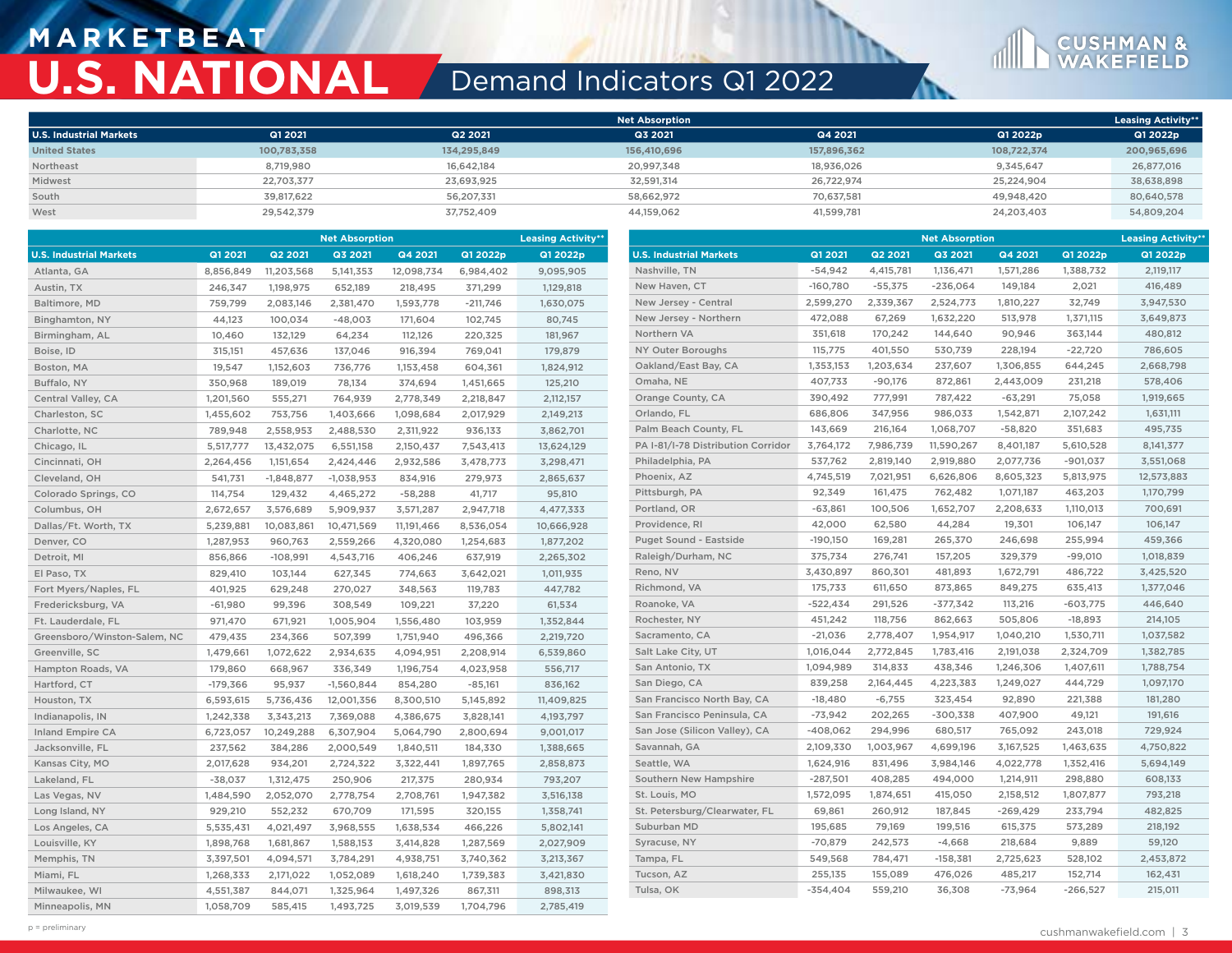## **M A R K E T B E AT U.S. NATIONAL Vacancy Rates Q1 2022**

**West** 4.1% 3.3% 2.9% 2.6% 2.4%



|                                |         |                |         | <b>Overall</b> |          |                                    |         |         |         | <b>Overall</b> |          |
|--------------------------------|---------|----------------|---------|----------------|----------|------------------------------------|---------|---------|---------|----------------|----------|
| <b>U.S. Industrial Markets</b> | Q1 2021 | <b>Q2 2021</b> | Q3 2021 | Q4 2021        | Q1 2022p | <b>U.S. Industrial Markets</b>     | Q1 2021 | Q2 2021 | Q3 2021 | Q4 2021        | Q1 2022p |
| Atlanta, GA                    | 5.0%    | 4.3%           | 3.9%    | 3.2%           | 3.2%     | Nashville, TN                      | 2.5%    | 2.8%    | 3.0%    | 2.9%           | 2.9%     |
| Austin, TX                     | 5.1%    | 4.1%           | 3.6%    | 3.9%           | 3.3%     | New Haven, CT                      | 4.4%    | 4.5%    | 5.0%    | 4.7%           | 4.7%     |
| Baltimore, MD                  | 5.3%    | 4.5%           | 3.9%    | 3.3%           | 3.4%     | New Jersey - Central               | 2.2%    | 1.7%    | 1.5%    | 1.3%           | 1.4%     |
| Binghamton, NY                 | 7.4%    | 7.1%           | 7.3%    | 7.3%           | 6.6%     | New Jersey - Northern              | 3.1%    | 3.1%    | 2.7%    | 2.8%           | 2.8%     |
| Birmingham, AL                 | 5.1%    | 4.9%           | 5.7%    | 4.7%           | 3.7%     | Northern VA                        | 5.3%    | 5.2%    | 5.0%    | 4.9%           | 4.7%     |
| Boise, ID                      | 2.4%    | 2.0%           | 1.9%    | 1.2%           | 1.4%     | NY Outer Boroughs                  | 4.7%    | 4.4%    | 4.1%    | 4.0%           | 4.0%     |
| Boston, MA                     | 3.9%    | 3.3%           | 2.8%    | 2.6%           | 2.3%     | Oakland/East Bay, CA               | 4.7%    | 4.4%    | 4.5%    | 4.1%           | 3.8%     |
| Buffalo, NY                    | 7.0%    | 6.8%           | 6.5%    | 6.3%           | 5.1%     | Omaha, NE                          | 6.4%    | 6.5%    | 5.6%    | 3.0%           | 3.7%     |
| Central Valley, CA             | 6.4%    | 6.1%           | 6.6%    | 5.8%           | 4.9%     | Orange County, CA                  | 1.8%    | 1.5%    | 1.3%    | 1.4%           | 1.5%     |
| Charleston, SC                 | 4.7%    | 4.0%           | 3.2%    | 2.9%           | 1.7%     | Orlando, FL                        | 5.7%    | 5.6%    | 5.7%    | 6.2%           | 4.6%     |
| Charlotte, NC                  | 6.7%    | 5.5%           | 4.6%    | 3.8%           | 2.3%     | Palm Beach County, FL              | 4.1%    | 3.6%    | 3.3%    | 3.9%           | 3.0%     |
| Chicago, IL                    | 5.0%    | 4.4%           | 4.3%    | 4.3%           | 4.1%     | PA I-81/I-78 Distribution Corridor | 7.0%    | 5.7%    | 3.6%    | 3.4%           | 2.0%     |
| Cincinnati, OH                 | 4.6%    | 4.9%           | 4.8%    | 4.0%           | 3.1%     | Philadelphia, PA                   | 2.3%    | 1.5%    | 1.8%    | 1.6%           | 3.3%     |
| Cleveland, OH                  | 3.8%    | 3.5%           | 3.4%    | 3.6%           | 3.4%     | Phoenix, AZ                        | 7.3%    | 6.0%    | 5.2%    | 5.0%           | 4.6%     |
| Colorado Springs, CO           | 4.4%    | 4.1%           | 3.6%    | 4.7%           | 5.4%     | Pittsburgh, PA                     | 6.9%    | 7.2%    | 6.5%    | 6.3%           | 6.1%     |
| Columbus, OH                   | 4.7%    | 4.1%           | 2.8%    | 2.3%           | 1.7%     | Portland, OR                       | 4.1%    | 4.0%    | 3.4%    | 2.5%           | 2.3%     |
| Dallas/Ft. Worth, TX           | 7.3%    | 6.5%           | 6.1%    | 5.3%           | 5.0%     | Providence, RI                     | 0.1%    | 0.2%    | 0.1%    | 0.1%           | 0.2%     |
| Denver, CO                     | 6.3%    | 6.4%           | 6.4%    | 6.0%           | 5.8%     | Puget Sound - Eastside             | 3.7%    | 3.4%    | 3.4%    | 3.4%           | 3.4%     |
| Detroit, MI                    | 4.2%    | 4.3%           | 4.2%    | 3.9%           | 4.7%     | Raleigh/Durham, NC                 | 3.7%    | 3.6%    | 4.1%    | 3.9%           | 4.9%     |
| El Paso, TX                    | 5.1%    | 5.3%           | 5.0%    | 3.7%           | 1.0%     | Reno, NV                           | 3.7%    | 3.0%    | 2.4%    | 2.4%           | 1.2%     |
| Fort Myers/Naples, FL          | 3.3%    | 2.0%           | 1.8%    | 1.2%           | 1.7%     | Richmond, VA                       | 3.2%    | 3.5%    | 3.2%    | 2.5%           | 1.7%     |
| Fredericksburg, VA             | 3.8%    | 2.6%           | 5.8%    | 2.7%           | 2.3%     | Roanoke, VA                        | 5.9%    | 5.4%    | 6.1%    | 5.9%           | 3.4%     |
| Ft. Lauderdale, FL             | 6.1%    | 6.1%           | 5.4%    | 4.2%           | 4.4%     | Rochester, NY                      | 6.0%    | 6.3%    | 5.1%    | 4.4%           | 4.4%     |
| Greensboro/Winston-Salem, NC   | 3.0%    | 3.1%           | 3.0%    | 2.8%           | 2.6%     | Sacramento, CA                     | 5.4%    | 4.3%    | 3.6%    | 2.6%           | 2.6%     |
| Greenville, SC                 | 5.8%    | 5.9%           | 4.6%    | 3.1%           | 2.4%     | Salt Lake City, UT                 | 4.4%    | 3.7%    | 2.7%    | 2.2%           | 1.9%     |
| Hampton Roads, VA              | 2.5%    | 2.1%           | 2.0%    | 1.5%           | 1.6%     | San Antonio, TX                    | 9.6%    | 7.8%    | 6.7%    | 6.2%           | 3.9%     |
| Hartford, CT                   | 4.6%    | 4.8%           | 6.5%    | 5.6%           | 5.7%     | San Diego, CA                      | 4.6%    | 3.3%    | 2.8%    | 2.6%           | 2.3%     |
| Houston, TX                    | 9.6%    | 9.1%           | 8.5%    | 7.8%           | 7.3%     | San Francisco North Bay, CA        | 5.0%    | 5.2%    | 4.2%    | 4.4%           | 4.5%     |
| Indianapolis, IN               | 5.6%    | 5.6%           | 3.9%    | 4.1%           | 3.6%     | San Francisco Peninsula, CA        | 4.5%    | 4.0%    | 4.7%    | 3.7%           | 3.6%     |
| <b>Inland Empire CA</b>        | 2.6%    | 1.3%           | 0.6%    | 0.6%           | 0.6%     | San Jose (Silicon Valley), CA      | 4.8%    | 4.5%    | 4.2%    | 3.3%           | 3.1%     |
| Jacksonville, FL               | 5.3%    | 4.9%           | 3.9%    | 3.7%           | 4.0%     | Savannah, GA                       | 3.5%    | 2.6%    | 1.0%    | 0.5%           | 0.5%     |
| Kansas City, MO                | 4.7%    | 5.1%           | 5.0%    | 4.6%           | 4.6%     | Seattle, WA                        | 5.4%    | 5.8%    | 5.2%    | 4.4%           | 4.2%     |
| Lakeland, FL                   | 4.8%    | 4.2%           | 6.5%    | 6.6%           | 5.6%     | Southern New Hampshire             | 6.7%    | 5.9%    | 4.9%    | 3.5%           | 2.9%     |
| Las Vegas, NV                  | 4.4%    | 3.3%           | 3.1%    | 2.0%           | 1.7%     | St. Louis, MO                      | 4.4%    | 4.1%    | 4.2%    | 3.6%           | 2.9%     |
| Long Island, NY                | 3.3%    | 2.9%           | 2.4%    | 2.4%           | 2.3%     | St. Petersburg/Clearwater, FL      | 4.5%    | 3.7%    | 3.2%    | 3.5%           | 3.1%     |
| Los Angeles, CA                | 1.7%    | 1.4%           | 1.1%    | 1.0%           | 1.0%     | Suburban MD                        | 6.5%    | 6.7%    | 6.3%    | 5.5%           | 4.6%     |
| Louisville, KY                 | 3.9%    | 3.1%           | 3.0%    | 1.9%           | 1.7%     | Syracuse, NY                       | 4.7%    | 4.1%    | 4.0%    | 3.6%           | 3.4%     |
| Memphis, TN                    | 5.0%    | 5.2%           | 5.1%    | 4.8%           | 4.3%     | Tampa, FL                          | 6.3%    | 5.3%    | 6.0%    | 5.3%           | 4.8%     |
| Miami, FL                      | 4.3%    | 3.1%           | 2.9%    | 2.4%           | 2.3%     | Tucson, AZ                         | 5.7%    | 5.3%    | 4.2%    | 4.0%           | 4.5%     |
| Milwaukee, WI                  | 3.6%    | 3.4%           | 2.9%    | 3.1%           | 2.6%     | Tulsa, OK                          | 2.9%    | 3.0%    | 2.7%    | 3.3%           | 3.7%     |

Minneapolis, MN 4.2% 4.1% 3.7% 3.6% 3.5%

**CUSHMAN &**<br>WAKEFIELD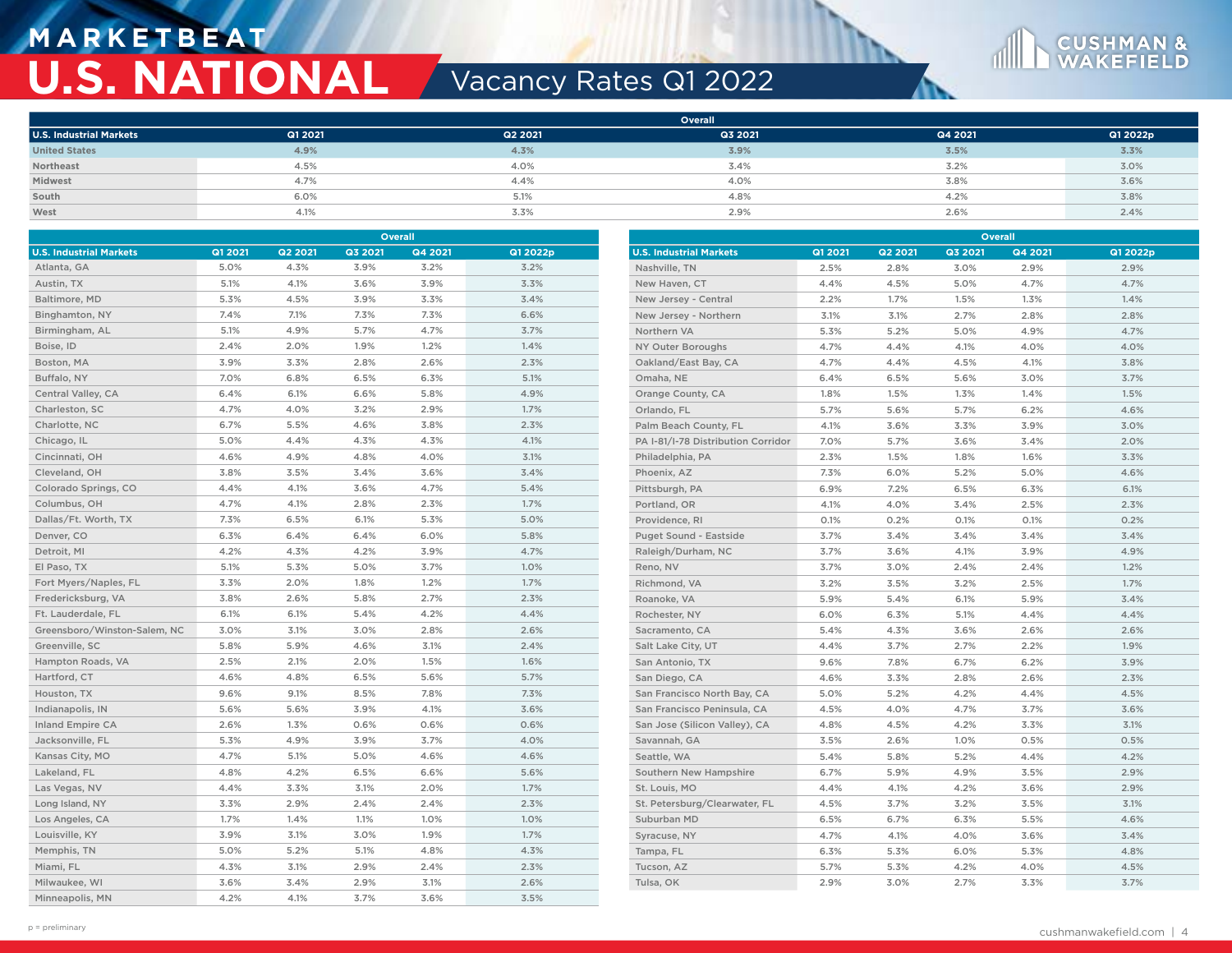## **M A R K E T B E AT U.S. NATIONAL** Asking Rents Q1 2022



|                                | <b>Overall (All Classes)</b> |         |         |         |          | W/D     | MFG      |                                    |         | <b>Overall (All Classes)</b> |         |         |          | W/D     | <b>MFG</b> |
|--------------------------------|------------------------------|---------|---------|---------|----------|---------|----------|------------------------------------|---------|------------------------------|---------|---------|----------|---------|------------|
| <b>U.S. Industrial Markets</b> | Q1 2021                      | Q2 2021 | Q3 2021 | Q4 2021 | Q1 2022p |         | Q1 2022p | <b>U.S. Industrial Markets</b>     | Q1 2021 | Q2 2021                      | Q3 2021 | Q4 2021 | Q1 2022p |         | Q1 2022p   |
| Atlanta, GA                    | \$5.00                       | \$5.19  | \$5.80  | \$6.29  | \$6.71   | \$5.20  | \$6.04   | Nashville, TN                      | \$5.04  | \$4.78                       | \$5.01  | \$6.09  | \$6.55   | \$6.24  | \$3.50     |
| Austin, TX                     | \$11.32                      | \$11.37 | \$11.24 | \$11.44 | \$11.78  | \$10.73 | N/A      | New Haven, CT                      | \$6.27  | \$6.16                       | \$6.25  | \$6.54  | \$6.38   | \$5.43  | \$6.34     |
| Baltimore, MD                  | \$6.23                       | \$7.89  | \$6.90  | \$7.33  | \$7.54   | \$7.04  | N/A      | New Jersey - Central               | \$11.09 | \$11.34                      | \$11.11 | \$11.81 | \$17.11  | \$12.51 | \$8.18     |
| Binghamton, NY                 | \$4.91                       | \$4.89  | \$4.94  | \$4.94  | \$4.48   | \$4.15  | \$4.07   | New Jersey - Northern              | \$10.56 | \$10.54                      | \$10.92 | \$12.31 | \$13.30  | \$13.74 | \$9.70     |
| Birmingham, AL                 | \$5.00                       | \$4.96  | \$5.40  | \$5.47  | \$6.05   | \$5.75  | N/A      | Northern VA                        | \$11.80 | \$11.78                      | \$11.90 | \$12.64 | \$13.94  | \$12.00 | N/A        |
| Boise, ID                      | \$9.37                       | \$9.56  | \$10.08 | \$10.12 | \$11.09  | \$11.35 | \$7.66   | NY Outer Boroughs                  | \$20.10 | \$19.92                      | \$19.97 | \$20.26 | \$21.70  | \$21.50 | \$22.32    |
| Boston, MA                     | \$8.09                       | \$7.56  | \$10.26 | \$10.37 | \$11.90  | \$8.60  | \$11.85  | Oakland/East Bay, CA               | \$11.79 | \$12.29                      | \$11.91 | \$12.52 | \$13.09  | \$12.49 | \$13.55    |
| Buffalo, NY                    | \$6.50                       | \$6.50  | \$6.50  | \$6.50  | \$6.82   | \$7.00  | \$4.95   | Omaha, NE                          | \$6.49  | \$6.46                       | \$6.53  | \$6.52  | \$6.54   | \$6.03  | \$7.00     |
| Central Valley, CA             | \$6.66                       | \$6.58  | \$6.80  | \$7.08  | \$7.42   | \$7.41  | \$7.50   | Orange County, CA                  | \$14.32 | \$14.79                      | \$15.08 | \$16.53 | \$17.17  | \$17.69 | \$15.38    |
| Charleston, SC                 | \$5.76                       | \$5.97  | \$6.09  | \$6.18  | \$9.35   | \$8.62  | \$6.41   | Orlando, FL                        | \$7.51  | \$7.82                       | \$8.41  | \$8.33  | \$8.45   | \$7.57  | \$9.15     |
| Charlotte, NC                  | \$5.25                       | \$5.61  | \$6.49  | \$6.52  | \$6.22   | \$5.90  | \$4.09   | Palm Beach County, FL              | \$10.43 | \$10.45                      | \$11.25 | \$10.76 | \$11.43  | \$10.83 | \$8.93     |
| Chicago, IL                    | \$5.59                       | \$5.57  | \$5.74  | \$5.81  | \$6.14   | \$5.84  | \$5.83   | PA I-81/I-78 Distribution Corridor | \$5.05  | \$5.13                       | \$5.11  | \$5.80  | \$6.95   | \$7.22  | \$3.75     |
| Cincinnati, OH                 | \$4.46                       | \$4.42  | \$4.50  | \$4.71  | \$4.83   | \$4.80  | \$3.85   | Philadelphia, PA                   | \$6.95  | \$6.68                       | \$6.84  | \$7.83  | \$8.47   | \$8.61  | \$6.20     |
| Cleveland, OH                  | \$4.24                       | \$4.27  | \$4.40  | \$4.88  | \$4.74   | \$4.49  | N/A      | Phoenix, AZ                        | \$7.68  | \$7.92                       | \$8.40  | \$8.88  | \$9.24   | \$7.92  | \$11.76    |
| Colorado Springs, CO           | \$9.76                       | \$9.78  | \$9.90  | \$10.40 | \$10.73  | \$10.67 | \$10.33  | Pittsburgh, PA                     | \$6.58  | \$6.70                       | \$6.66  | \$6.61  | \$6.92   | \$6.24  | \$6.05     |
| Columbus, OH                   | \$4.09                       | \$4.37  | \$4.44  | \$4.73  | \$5.01   | \$4.78  | \$4.96   | Portland, OR                       | \$8.78  | \$9.60                       | \$9.67  | \$9.89  | \$9.78   | \$9.68  | \$7.40     |
| Dallas/Ft. Worth, TX           | \$5.51                       | \$5.63  | \$5.53  | \$5.33  | \$5.46   | \$4.98  | \$5.26   | Providence, RI                     | \$5.75  | \$6.25                       | \$6.25  | \$6.25  | \$6.50   | \$7.50  | N/A        |
| Denver, CO                     | \$9.15                       | \$9.25  | \$9.81  | \$10.15 | \$10.37  | \$8.97  | \$9.51   | <b>Puget Sound - Eastside</b>      | \$14.37 | \$15.82                      | \$15.65 | \$16.74 | \$16.09  | \$11.06 | \$11.46    |
| Detroit, MI                    | \$6.45                       | \$6.46  | \$6.89  | \$7.08  | \$7.10   | \$6.77  | \$6.58   | Raleigh/Durham, NC                 | \$8.04  | \$9.59                       | \$11.90 | \$14.59 | \$17.58  | \$8.27  | N/A        |
| El Paso, TX                    | \$5.00                       | \$5.25  | \$5.35  | \$5.50  | \$6.75   | \$6.50  | \$7.00   | Reno, NV                           | \$5.88  | \$6.72                       | \$6.84  | \$7.56  | \$7.80   | \$6.36  | \$7.08     |
| Fort Myers/Naples, FL          | \$9.14                       | \$9.18  | \$9.35  | \$9.40  | \$9.63   | \$9.32  | \$11.57  | Richmond, VA                       | \$4.60  | \$5.18                       | \$5.33  | \$5.02  | \$6.07   | \$6.20  | \$5.05     |
| Fredericksburg, VA             | \$6.26                       | \$6.83  | \$6.62  | \$7.18  | \$7.97   | \$7.84  | \$9.50   | Roanoke, VA                        | \$4.29  | \$4.45                       | \$4.60  | \$4.40  | \$4.56   | \$4.14  | \$6.05     |
| Ft. Lauderdale, FL             | \$9.83                       | \$10.07 | \$10.34 | \$11.26 | \$11.76  | \$11.32 | \$11.21  | Rochester, NY                      | \$6.42  | \$6.92                       | \$7.25  | \$7.75  | \$8.25   | \$8.00  | \$5.25     |
| Greensboro/Winston-Salem, NC   | \$4.07                       | \$4.06  | \$4.06  | \$4.14  | \$4.70   | \$4.64  | \$4.51   | Sacramento, CA                     | \$7.29  | \$8.59                       | \$9.63  | \$9.33  | \$9.26   | \$9.43  | \$8.29     |
| Greenville, SC                 | \$4.06                       | \$4.03  | \$4.03  | \$4.31  | \$4.36   | \$4.39  | \$3.54   | Salt Lake City, UT                 | \$6.62  | \$6.84                       | \$6.70  | \$7.12  | \$8.09   | \$7.53  | \$9.65     |
| Hampton Roads, VA              | \$5.96                       | \$6.11  | \$6.35  | \$6.85  | \$6.92   | \$6.40  | \$6.29   | San Antonio, TX                    | \$6.29  | \$6.11                       | \$6.51  | \$6.72  | \$6.84   | \$5.96  | N/A        |
| Hartford, CT                   | \$5.52                       | \$5.61  | \$5.28  | \$5.30  | \$5.42   | \$5.53  | \$4.98   | San Diego, CA                      | \$13.62 | \$14.21                      | \$14.64 | \$15.24 | \$14.73  | \$12.22 | \$14.55    |
| Houston, TX                    | \$6.32                       | \$6.36  | \$6.47  | \$6.48  | \$6.66   | \$6.21  | \$7.00   | San Francisco North Bay, CA        | \$14.91 | \$14.52                      | \$15.00 | \$14.51 | \$14.59  | \$13.94 | \$15.54    |
| Indianapolis, IN               | \$4.64                       | \$4.91  | \$4.74  | \$4.95  | \$5.30   | \$4.85  | \$5.35   | San Francisco Peninsula, CA        | \$19.67 | \$19.54                      | \$20.47 | \$20.67 | \$21.16  | \$18.74 | \$41.39    |
| <b>Inland Empire CA</b>        | \$10.16                      | \$9.02  | \$10.85 | \$12.07 | \$14.30  | \$16.51 | \$13.89  | San Jose (Silicon Valley), CA      | \$14.14 | \$15.20                      | \$15.07 | \$15.74 | \$16.53  | \$12.93 | \$18.89    |
| Jacksonville, FL               | \$5.06                       | \$5.42  | \$5.41  | \$5.64  | \$6.42   | \$5.77  | \$4.53   | Savannah, GA                       | \$5.11  | \$5.12                       | \$5.30  | \$5.56  | \$5.88   | \$5.64  | N/A        |
| Kansas City, MO                | \$4.25                       | \$4.46  | \$4.58  | \$4.43  | \$4.34   | \$3.84  | \$2.95   | Seattle, WA                        | \$9.80  | \$10.14                      | \$10.13 | \$10.23 | \$11.25  | \$9.97  | \$13.09    |
| Lakeland, FL                   | \$5.22                       | \$5.39  | \$5.30  | \$5.26  | \$5.52   | \$5.51  | \$12.00  | Southern New Hampshire             | \$7.53  | \$7.77                       | \$8.03  | \$9.37  | \$10.12  | \$8.20  | \$6.25     |
| Las Vegas, NV                  | \$9.19                       | \$10.30 | \$10.40 | \$10.13 | \$11.37  | \$11.71 | \$9.31   | St. Louis, MO                      | \$5.07  | \$5.07                       | \$5.34  | \$5.66  | \$5.52   | \$5.16  | N/A        |
| Long Island, NY                | \$12.12                      | \$12.14 | \$12.51 | \$13.22 | \$13.79  | \$14.03 | \$13.25  | St. Petersburg/Clearwater, FL      | \$6.60  | \$7.90                       | \$8.18  | \$8.12  | \$9.38   | \$7.54  | \$8.35     |
| Los Angeles, CA                | \$11.95                      | \$12.85 | \$13.62 | \$14.03 | \$15.48  | \$13.98 | \$14.80  | Suburban MD                        | \$11.13 | \$11.16                      | \$11.57 | \$11.61 | \$12.31  | \$11.57 | N/A        |
| Louisville, KY                 | \$4.23                       | \$4.23  | \$4.50  | \$4.66  | \$4.64   | \$4.86  | \$3.48   | Syracuse, NY                       | \$4.91  | \$5.78                       | \$5.80  | \$5.66  | \$5.45   | \$5.38  | \$5.05     |
| Memphis, TN                    | \$3.46                       | \$3.50  | \$3.53  | \$3.77  | \$3.98   | \$7.94  | \$4.68   | Tampa, FL                          | \$6.24  | \$6.83                       | \$6.95  | \$7.25  | \$7.47   | \$6.83  | \$4.69     |
| Miami, FL                      | \$8.96                       | \$9.06  | \$9.00  | \$9.48  | \$10.30  | \$9.74  | \$9.57   | Tucson, AZ                         | \$6.56  | \$7.15                       | \$7.50  | \$7.92  | \$8.06   | \$7.19  | \$6.67     |
| Milwaukee, WI                  | \$4.49                       | \$4.61  | \$4.43  | \$4.31  | \$4.77   | \$4.88  | \$4.35   | Tulsa, OK                          | \$5.14  | \$5.18                       | \$5.23  | \$5.30  | \$5.29   | \$5.44  | \$4.98     |
| Minneapolis, MN                | \$7.11                       | \$7.07  | \$7.21  | \$7.32  | \$7.24   | \$6.41  | \$7.60   |                                    |         |                              |         |         |          |         |            |

**CUSHMAN &**<br>WAKEFIELD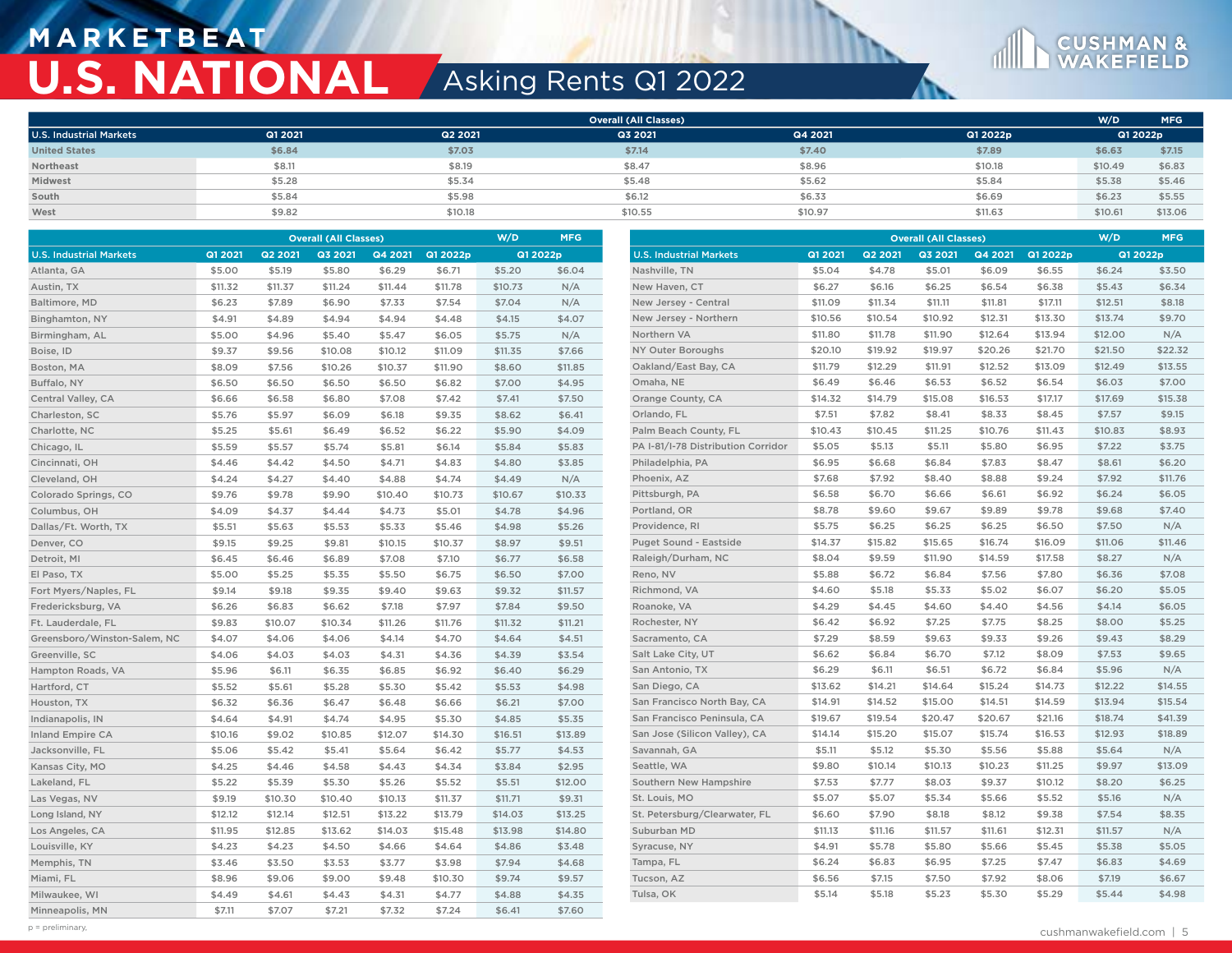## **M A R K E T B E AT U.S. NATIONAL** Inventory Q1 2022

| <b>U.S. Industrial Markets</b> | Inventory      | Deliveries YTD 2022 | <b>Under Construction</b><br>as of Q1 2022p |
|--------------------------------|----------------|---------------------|---------------------------------------------|
| <b>United States</b>           | 16,081,220,748 | 87,198,847          | 660,843,714                                 |
| Northeast                      | 2,296,251,736  | 7,533,940           | 78,814,738                                  |
| Midwest                        | 4,256,116,387  | 17,076,020          | 120,163,421                                 |
| South                          | 5,230,421,052  | 41,782,740          | 306,686,629                                 |
| West                           | 4,298,431,573  | 20,806,147          | 155,178,926                                 |

|                                |               | Overall                    |                                             |                                    |             | Overall                    |                                             |  |  |  |
|--------------------------------|---------------|----------------------------|---------------------------------------------|------------------------------------|-------------|----------------------------|---------------------------------------------|--|--|--|
| <b>U.S. Industrial Markets</b> | Inventory     | <b>Deliveries YTD 2022</b> | <b>Under Construction</b><br>as of Q1 2022p | <b>U.S. Industrial Markets</b>     | Inventory   | <b>Deliveries YTD 2022</b> | <b>Under Construction</b><br>as of Q1 2022p |  |  |  |
| Atlanta, GA                    | 671,692,399   | 7,059,610                  | 47,982,454                                  | Nashville, TN                      | 232,725,378 | 1,271,900                  | 14,053,947                                  |  |  |  |
| Austin, TX                     | 46,827,487    | 1,127,858                  | 5,718,202                                   | New Haven, CT                      | 47,340,019  | $\circ$                    | 163,000                                     |  |  |  |
| Baltimore, MD                  | 224,139,029   | $\circ$                    | 3,922,112                                   | New Jersey - Central               | 368,297,061 | 281,330                    | 8,670,458                                   |  |  |  |
| Binghamton, NY                 | 17,531,843    | $\circ$                    | 500,000                                     | New Jersey - Northern              | 291,506,033 | 1,628,720                  | 2,664,219                                   |  |  |  |
| Birmingham, AL                 | 14,972,952    | 1,700,000                  | 1,792,000                                   | Northern VA                        | 60,344,962  | 285,005                    | 909,905                                     |  |  |  |
| Boise, ID                      | 47,466,377    | 875,799                    | 3,843,172                                   | NY Outer Boroughs                  | 142,315,827 | $\circ$                    | 4,827,181                                   |  |  |  |
| Boston, MA                     | 149,964,238   | 219,000                    | 3,269,505                                   | Oakland/East Bay, CA               | 215,333,848 | $\circ$                    | 2,737,518                                   |  |  |  |
| Buffalo, NY                    | 116,194,912   | 271,000                    | 190,000                                     | Omaha, NE                          | 99,136,791  | 812,896                    | 5,325,093                                   |  |  |  |
| Central Valley, CA             | 152,651,589   | 1,466,942                  | 13.289.946                                  | Orange County, CA                  | 258,910,202 | $\circ$                    | 3,378,585                                   |  |  |  |
| Charleston, SC                 | 78,903,923    | 814,755                    | 10,122,759                                  | Orlando, FL                        | 111,562,367 | 233,292                    | 3,225,231                                   |  |  |  |
| Charlotte, NC                  | 226,767,145   | 1,314,770                  | 12,566,230                                  | Palm Beach County, FL              | 39,945,429  | $\circ$                    | 1,283,357                                   |  |  |  |
| Chicago, IL                    | 1,196,705,096 | 5,340,916                  | 26,470,964                                  | PA I-81/I-78 Distribution Corridor | 328,150,315 | 2,180,384                  | 35,717,187                                  |  |  |  |
| Cincinnati, OH                 | 306,805,437   | 533,069                    | 8,742,744                                   | Philadelphia, PA                   | 176,316,614 | 2,282,336                  | 14,571,008                                  |  |  |  |
| Cleveland, OH                  | 517,027,755   | 126,750                    | 5,518,118                                   | Phoenix, AZ                        | 354,255,109 | 7,749,515                  | 33,277,398                                  |  |  |  |
| Colorado Springs, CO           | 39,557,041    | 61,500                     | 101,000                                     | Pittsburgh, PA                     | 188,326,625 | 276,000                    | 1,433,455                                   |  |  |  |
| Columbus, OH                   | 289,080,838   | 1,165,385                  | 14,091,097                                  | Portland, OR                       | 218,043,826 | 692,694                    | 2,873,026                                   |  |  |  |
| Dallas/Ft. Worth, TX           | 866,990,385   | 7,133,390                  | 64,506,634                                  | Providence, RI                     | 77,727,305  | $\circ$                    | $\circ$                                     |  |  |  |
| Denver, CO                     | 255,033,556   | 731,232                    | 9,631,838                                   | Puget Sound - Eastside             | 63,258,693  | 253,441                    | 3,522,754                                   |  |  |  |
| Detroit, MI                    | 494,670,191   | 2,425,097                  | 5,745,753                                   | Raleigh/Durham, NC                 | 54,305,203  | 456,450                    | 2,453,466                                   |  |  |  |
| El Paso, TX                    | 63,741,387    | 4,100,000                  | 3,476,467                                   | Reno, NV                           | 104,325,902 | $\circ$                    | 4,632,344                                   |  |  |  |
| Fort Myers/Naples, FL          | 44,353,900    | 318,695                    | 2,082,741                                   | Richmond, VA                       | 97,471,235  | 408,200                    | 10,587,018                                  |  |  |  |
| Fredericksburg, VA             | 15,125,611    | $\circ$                    | 2,425,539                                   | Roanoke, VA                        | 38,745,765  | $\circ$                    | 365,000                                     |  |  |  |
| Ft. Lauderdale, FL             | 90,605,140    | 296,901                    | 1,335,203                                   | Rochester, NY                      | 73,551,473  | $\circ$                    | $\circ$                                     |  |  |  |
| Greensboro/Winston-Salem, NC   | 243,916,265   | 487,866                    | 5,677,574                                   | Sacramento, CA                     | 107,175,111 | 1,547,603                  | 3,104,490                                   |  |  |  |
| Greenville, SC                 | 223,250,265   | 723,057                    | 7,729,351                                   | Salt Lake City, UT                 | 143,401,407 | 1,903,096                  | 11,514,823                                  |  |  |  |
| Hampton Roads, VA              | 107,623,390   | 4,017,814                  | 6,199,105                                   | San Antonio, TX                    | 57,537,728  | $\circ$                    | 3,401,503                                   |  |  |  |
| Hartford, CT                   | 92,403,246    | $\circ$                    | 668,950                                     | San Diego, CA                      | 166,906,780 | $\circ$                    | 2,401,986                                   |  |  |  |
| Houston, TX                    | 506,175,485   | 3,227,324                  | 29,516,078                                  | San Francisco North Bay, CA        | 31,310,467  | $\circ$                    | 110,392                                     |  |  |  |
| Indianapolis, IN               | 303,509,106   | 2,341,080                  | 29,104,191                                  | San Francisco Peninsula, CA        | 41,367,965  | $\circ$                    | $\circ$                                     |  |  |  |
| <b>Inland Empire CA</b>        | 585,961,049   | 2,689,286                  | 39,018,031                                  | San Jose (Silicon Valley), CA      | 86,733,048  | 31,172                     | 422,261                                     |  |  |  |
| Jacksonville, FL               | 101,855,115   | 554,277                    | 3,796,545                                   | Savannah, GA                       | 90.692.510  | 1,415,135                  | 22.884.609                                  |  |  |  |
| Kansas City, MO                | 244,745,540   | 2,098,716                  | 10,661,256                                  | Seattle, WA                        | 249,960,776 | 687,639                    | 6,635,356                                   |  |  |  |
| Lakeland, FL                   | 66,171,757    | 379,504                    | 3,281,043                                   | Southern New Hampshire             | 51,190,691  | $\circ$                    | 299,010                                     |  |  |  |
| Las Vegas, NV                  | 137,826,302   | 1,650,570                  | 8,423,569                                   | St. Louis, MO                      | 256,935,773 | 240,000                    | 8,838,145                                   |  |  |  |
| Long Island, NY                | 132,958,908   | 246,500                    | 1,524,901                                   | St. Petersburg/Clearwater, FL      | 35,467,306  | 100,000                    | 388,068                                     |  |  |  |
| Los Angeles, CA                | 993,997,508   | 415,658                    | 5,904,892                                   | Suburban MD                        | 49,796,208  | 100,000                    | 1,235,828                                   |  |  |  |
| Louisville, KY                 | 177,377,971   | 932,700                    | 8,984,599                                   | Syracuse, NY                       | 42,476,626  | 148,670                    | 4,315,864                                   |  |  |  |
| Memphis, TN                    | 284,496,146   | 1,594,010                  | 11,550,230                                  | Tampa, FL                          | 76,900,886  | 162,000                    | 5,167,934                                   |  |  |  |
| Miami, FL                      | 164,271,333   | 1,523,227                  | 7,644,631                                   | Tucson, AZ                         | 44,955,017  | 50,000                     | 355,545                                     |  |  |  |
| Milwaukee, WI                  | 208,566,526   | 677,436                    | 1,798,341                                   | Tulsa, OK                          | 65,668,990  | 45,000                     | 421,266                                     |  |  |  |
| Minneapolis, MN                | 338,933,334   | 1,314,675                  | 3,867,719                                   |                                    |             |                            |                                             |  |  |  |
| $p = preliminary$ .            |               |                            |                                             |                                    |             |                            | والمساحي فتكريب والمراجع                    |  |  |  |

**CUSHMAN &**<br>WAKEFIELD